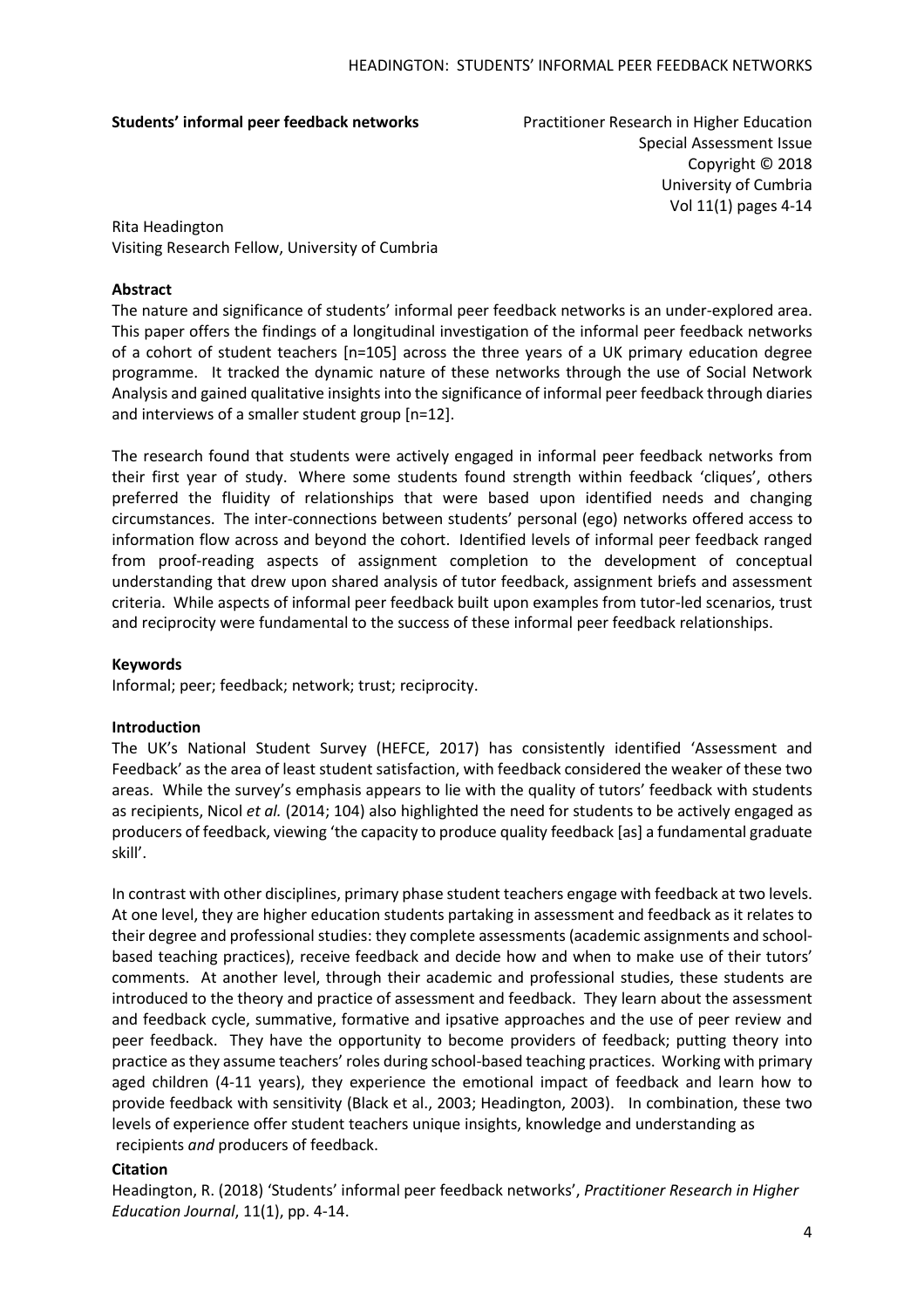Studies by Topping (1998), van Zundert et al*.* (2010) and Geilen et al. (2010) identified the nature and value of peer feedback within the higher education context; it complemented tutor-student feedback and encouraged students to become both recipients and producers of feedback. Nicol *et al.* (2014) took this further, identifying peer review as a vehicle for enabling the dialogic and formative aspects of feedback that were considered as problematic within tutor-student feedback; mechanisms that were often hindered by tutors' limited availability when dealing with high student numbers.

Evans (2013) review of literature indicated the prevalence of research into feedback *within* rather than *beyond* the academic learning community. Tutor-facilitated peer assessments, within teaching contexts were necessarily more straight-forward to engineer and research. Although there was evidence that students interacted with each other beyond the academic learning community through their use of face-to-face and communication technology (Ryan *et al.,* 2008; Sutton and Taylor, 2011; Headington, 2012), far less was known of the nature and significance of students' informal peer feedback networks.

# **Researching students' informal feedback networks**

 $\overline{a}$ 

This study sought to investigate the informal peer feedback networks of the 2011-12 entry cohort of undergraduate primary student teachers [n=105 approx] at an urban university in the south of England. A longitudinal approach was adopted to enable identification and investigation of the dynamic nature of informal peer feedback relationships across the three-year degree programme. The research aimed firstly to identify the students' networks and secondly to explore how and why they were used.

Social Network Analysis (SNA) (Waserman and Faust, 1994) was used to identify the informal peer feedback networks that existed within the cohort at the end of each year of study. Analysis of social networks can expose issues such as power relationships, access to knowledge, position, prestige and expansiveness through 'the structure of relations and the implication this structure has on individual or group behaviour and attitudes' (Carolan, 2014:7). With its roots in sociometry and the more recent use of software (e.g. PAJEK) to aid the mapping of relationships across large numbers, SNA provided, within this study, a vehicle for analysis at whole (i.e. cohort) level and ego (i.e. individual student) levels at three points during the taught programme. This quantitative data was supplemented by qualitative diary-interview data from a smaller group of students.

In its simplest terms, SNA data collection is based upon a question which asks individual actors to identify others with whom they have a stated relationship. While an SNA diagram, or sociogram, provides a visual representation of the data, showing the ties between all actors within a defined boundary, more detailed exploration is enabled by analysis of quantitative 'centrality measures'<sup>1</sup> from the SNA data. These identify an actor's importance within the whole network. Wasserman and Faust (1994) stated that the questions asked and responses made were pivotal to SNA data collection as these determined validity and reliability, with questionnaires being the most common form of SNA data collection. However, along with the familiar issue of low return rates for questionnaires (Cohen *et al.,* 2011), SNA questionnaires posed ethical issues regarding anonymity (BERA, 2011) as they required the respondent's name and those of others within the cohort. A respondent's refusal to provide data had the potential to reduce the return rate and reliability of the data. A high (i.e. 70+%) return rate was necessary to aid reliability.

<sup>&</sup>lt;sup>1</sup> Centrality measures used within this study were 'in-degree', 'authority' and 'closeness'. 'In-degree' measures the number of times an actor is chosen by others; 'authority' measures an actor's level of influence over the whole network based upon position and connectedness; 'closeness' measures how closely connected an actor is to all other actors in the network.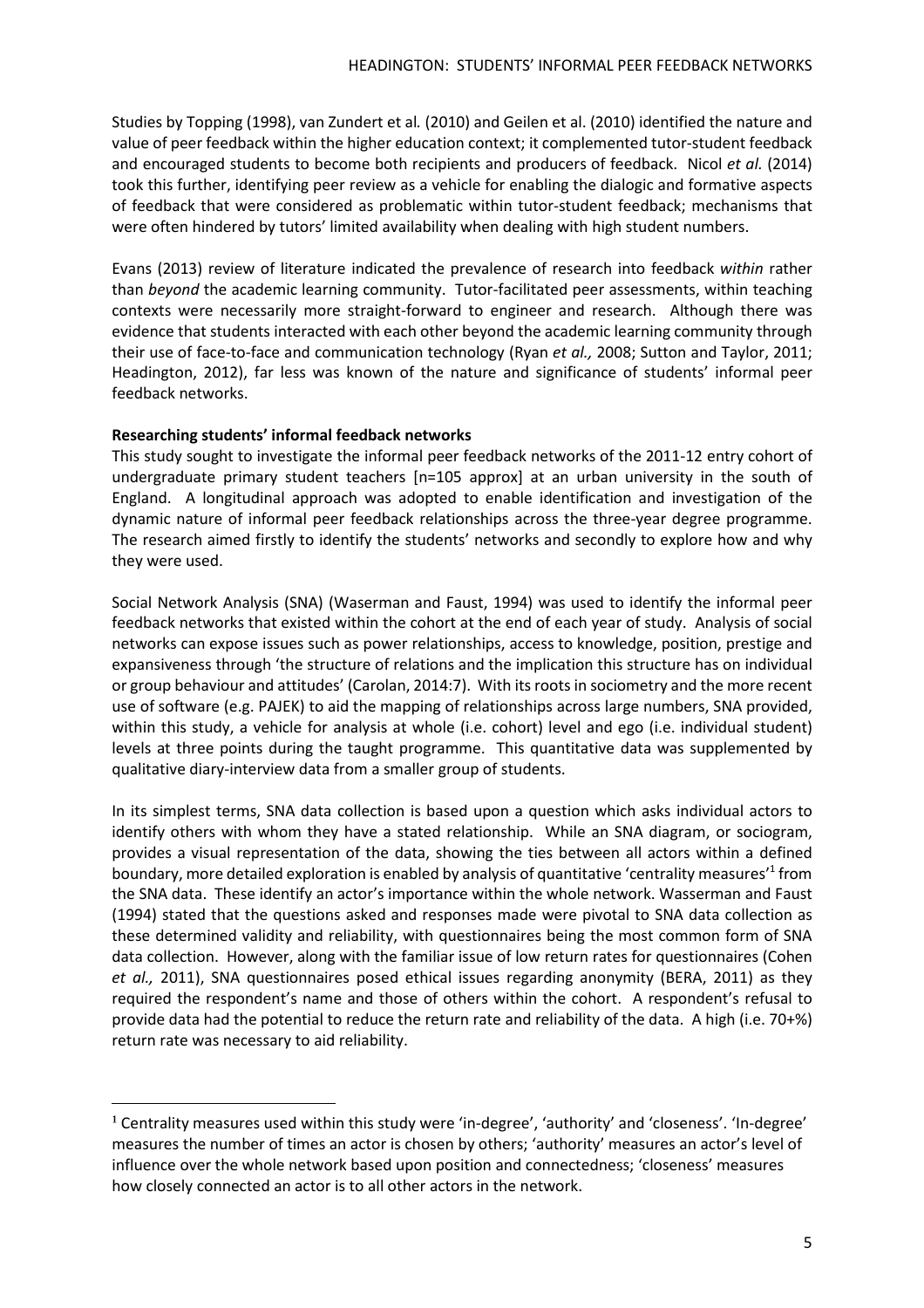To aid collection and manageability of the data, this study's SNA questionnaire was presented at the end of each year's final cohort lecture. It posed a single question which asked respondents to use recall to identify up to three students within the defined boundary of the cohort who had 'provided feedback, or helped to interpret the feedback received from assignments or school experience placements' across the academic year'.

The three sociograms produced from the questionnaires (i.e. SNA1 in 2012: SNA2 in 2013: SNA3 in 2014) were analysed individually and collectively. Additionally, the initial questionnaire (SNA1) was used to identify students' memberships of 'cliques' (i.e. a group of three actors, all of whom shared mutual ties). Students [n=20], who were members of the seven cliques identified in SNA1 were then invited to participate in qualitative diary-interview data collection across the second year of study. The diary-interview design aimed to provide an insider's perspective through key informants within acceptable ethical and logistical parameters (Cohen et al., 2011). Corti (1993:1) suggested that when used to ask 'detailed questions about the diary entries', interviews can become 'one of the most reliable methods of obtaining information'. A subset of the invited students [n=12] provided full data sets of at least three interviews and four diary entries and the resulting verbatim transcripts underwent detailed thematic analysis. While the three sociograms identified the dynamic nature of informal peer feedback across the 'whole' network, quantitative and qualitative data were brought together to investigate students' 'ego' level experiences.

With two levels of feedback experience, these students were seen as potentially feedback literate. Consequently, they were not provided with a definition of 'feedback'; rather, their understanding of the term was explored through the data they provided and through direct questioning during the final interview. This paper reports on the opportunities for information to flow across the cohort's informal peer networks and, in particular, the experiences of two students, Abby (BR) and Finn (DI). The study's findings culminate in a model of informal peer feedback.

# **Whole networks**

The three whole network sociograms (Figure 1) were based on return rates of 80.0%, 78.22% and 89.90% respectively, giving them high reliability. By the end of the first year of study (SNA1) ties between actors (shown by directional lines and nodes respectively), demonstrated that some students had become key sources of informal peer feedback. These 'stars' showed high levels of in-degree centrality. From the sample of 12 students for example, CJ was a source of informal feedback for six peers and CS and DI were each sources for five peers. Through these connections, feedback from stars had the potential to reach others in the cohort.



**Figure 1.** The three 'whole network' sociograms.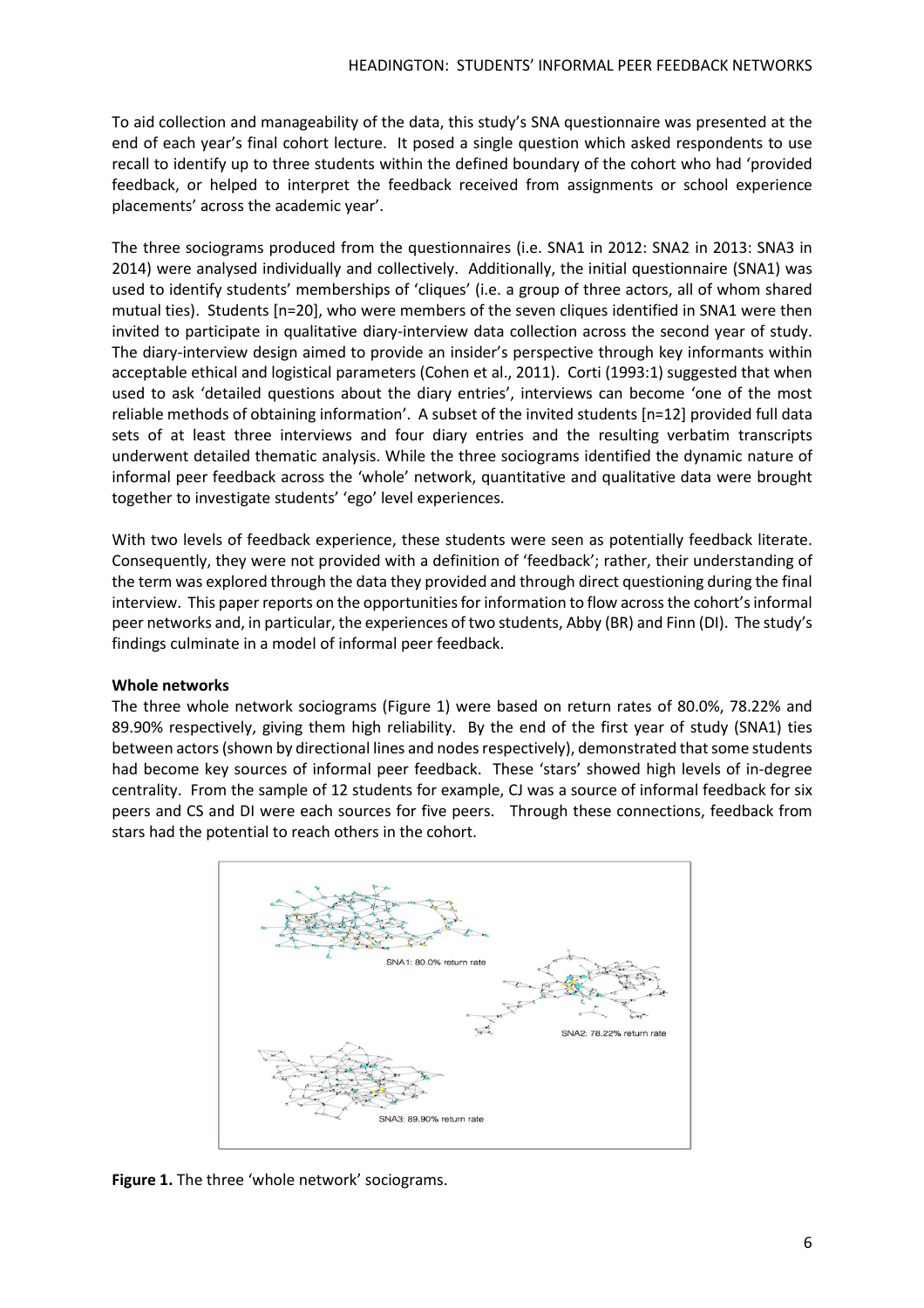Information flow across the cohort was aided when network 'paths' (the shortest journey between two actors on a sociogram) were kept to a minimum. However, SNA1 identified that, for some, this flow was restricted by a 'structural hole' (Figure 2). For example, while Finn (DI) was centrally positioned within the cohort, a structural hole led to Abby (BR) being distanced from much informal feedback. Students such as Abby would need to rely on the one or two students who 'bridged' the divide between the two parts of the network to enable, rather than restrict, access to the information that flowed more freely for Finn.



**Figure 2.** Abby and Finn's positions in relation to the 'structural hole' in SNA1.

By the end of the second year of study, connections between the students appeared much looser, with some forming a chain in relation to a more fragmented central hub. However, the potential influence of a few individuals became more apparent. These actors demonstrated high levels of 'authority' as their positions within the network, in addition to their in-degree measures and connections with others with high in-degree measures, meant that their informal feedback had the potential to influence many students within the cohort. By this point, two of the 12 students, CJ and Finn (DI), who shared a mutual tie, demonstrated high SNA centrality measures of authority (0.45 and 0.35 respectively) within the cohort; their feedback was sought by others and had the potential to flow widely across the connected elements of the network.

By the end of the third year of study, the cohort demonstrated far higher levels of 'closeness' with respect to informal peer feedback. This was particularly well evidenced by Abby and Finn. Their SNA measures of closeness centrality contrasted at SNA1 (0.16 and 0.25 respectively) but showed similarity at SNA3 (0.27 and 0.29 respectively). At SNA3, the structural hole of SNA1 and chain of SNA2 had vanished and the majority of the cohort had more direct access to the flow of information across the whole network in which CJ and Finn (DI) maintained high levels of authority (0.49 and 0.32 respectively). Thissuggested that the cohort had become more collegial in respect of itsinformal peer feedback. The students appeared to be drawing upon the culmination of their experiences to aid all members, rather than working in isolation or in competition against each other. The veracity of this interpretation wastested through the analysis of the diary-interview data which also served to explore students' 'ego networks'.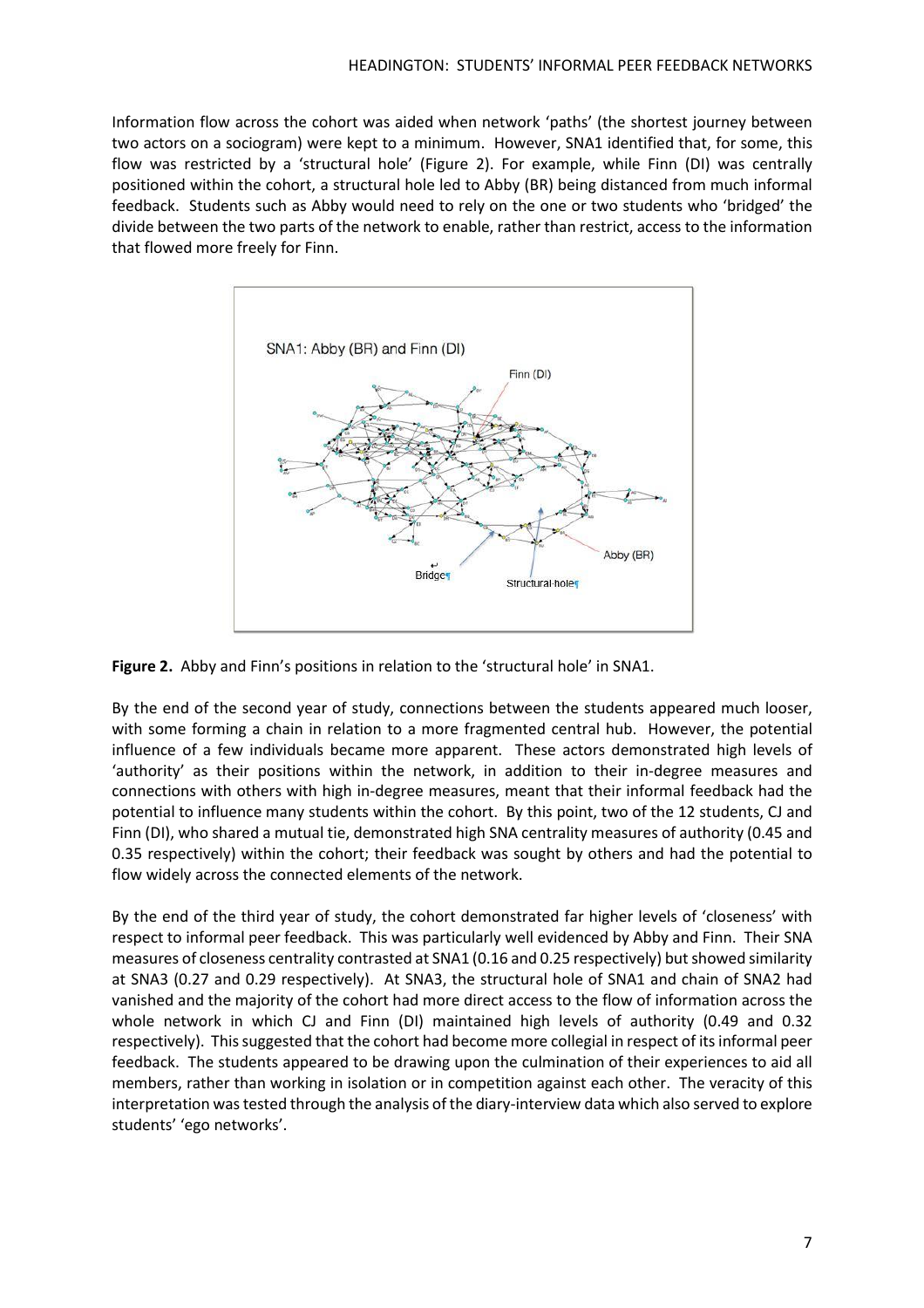# **Ego networks**

Ego networks highlight an individual's experiences within the whole network. These personal networks are based on the ties between an individual actor and those who have direct ties with this actor. Such micro-analysis of the three sociograms exposed Abby and Finn's diverse experiences of informal peer feedback networks at an ego level (Figure 3). These were explored further through the diary-interview data.



**Figure 3**. Abby and Finn's informal peer feedback networks at the 'ego' level.

Abby's direct ties were restricted to a small number of peers. Two students, BU and CS, maintained a strong feedback relationship with Abby (BR) across the three years of the degree; initially forming a triadic clique with her at SNA1. The three were joined at SNA2 by BS, with Abby centrally placed in two triadic feedback cliques. Their relationships continued into the third year, but with the dissolution of the cliques and the inclusion, by Abby, of AW.

Diary-interview data revealed the strong bond of trust that existed through the continuity of Abby's ego network. This was based upon their similarities of backgrounds and experiences: the students had all come to university directly from A-level experiences, remained living in their family homes and travelled in to campus. They were, in McPherson *et al.'s* (2001) terms 'birds of a feather' who stuck together. Similarities in status had drawn them together and seminar discussions had revealed similarities in their values. This was further developed through informal meetings on and off campus and the use of communication technology (i.e. email, text, video calls, phone) to maintain contact, increasing the students' proximity (Chua *et al.*, 2011) and providing them with opportunities to share and discuss their feedback experiences in an informal manner. Astrust grew, the students asked each other for feedback on draft assignments prior to submission; initially seeking the identification and correction of minor errors at a production level. Gradually, their reciprocal feedback moved towards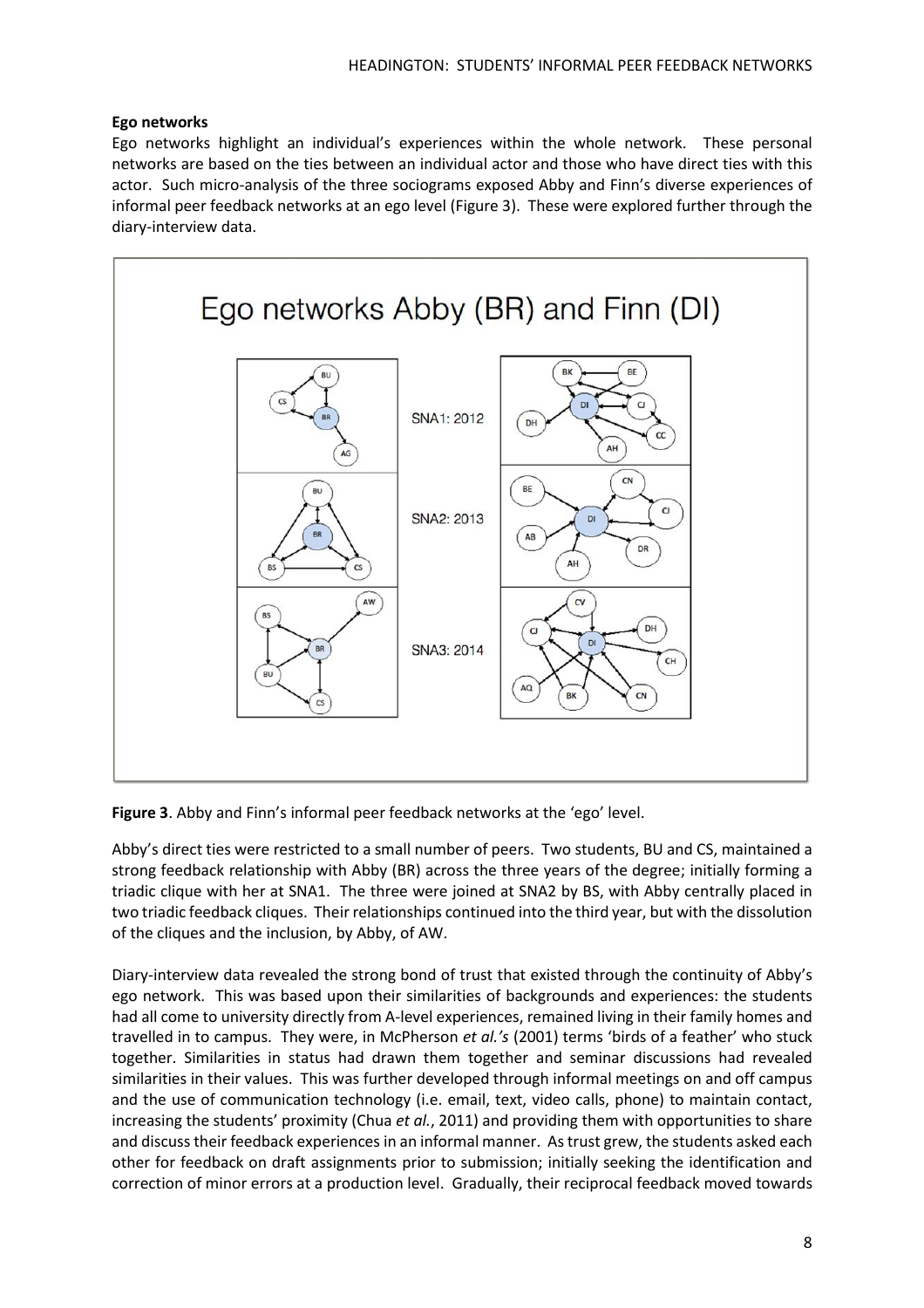the interpretation of assignment briefs, assessment criteria and rubrics prior to submission and, later still to sharing and discussing the feedback provided by tutors on their returned assignments.

Abby valued the 'objectivity' of her informal ego network and placed this in contrast to her formalised experiences of tutor-initiated peer feedback scenarios, where she had encountered students who she felt were too emotionally involved and 'too picky'. BU described their shared approach to informal peer feedback as honest and supportive and BS pointed to its non-competitive and supportive nature, saying:

…At the end of the day, it's not competition to get the degree, so that's why we kind of…we've looked at each other's feedback and things and just tried to help each other with it really. 'Cause it is hard, especially when you've got a life and job as well, you know

(BS Interview 1:7).

Similarly, CS considered that a collegial approach to improvement was the main purpose of their informal peer feedback:

…I read and shared this feedback with Abby. She was there when I collected it and she also collected hers so we discussed what each other had done to get better marks, what we could both do next time to improve

(CS Diary 5:2).

Beyond objectivity, and in contrast to delays with tutors' formal feedback, their informal approaches offered the students prompt, immediate and dialogic feedback. Abby likened this to formative oral feedback within the professional placement contexts where she 'kept asking questions' to provoke feedback responses (BR Interview 2:1). She appeared proactive in seeking opportunities to engage in formative feedback with trusted peers and tutors to aid her learning, suggesting that:

…you have to be flexible and be willing to learn - so the feedback that you were given or […] initiated was so important and it's the only way you managed to learn

(BR Diary, 4a: 4).

However, while this led to Abby's ego network developing strong and trusting relationships that enabled 'superstrong and sticky ties' (Krackhardt 1998), the nature of their'clique' may have hindered the flow of information from other peers in the cohort. In Krackhardt's (1999) terms, cliques can also become 'ties that bind' that stultify growth by being inward looking. This may have provoked change by SNA3, where fewer reciprocal ties existed between BS, BU and CS and Abby sought feedback from AW

In contrast, Finn's ego network demonstrated his position as a 'star' with 'authority' and exposed the fluidity of his relationships with peers. His reciprocal relationship with CJ was the only one that he maintained across the three years. During interviews, Finn identified 'strength of weak ties' (Granovetter, 1973) as his flexible ego network altered according to his and their changing needs.

As a mature student, Finn was more confident in seeking feedback from tutors although he recognised that opportunities for discussions with them were necessarily limited. He was ready to critique tutor feedback and, became frustrated when directness or clarity was lacking in written assignment briefs, assessment criteria and feedback, saying: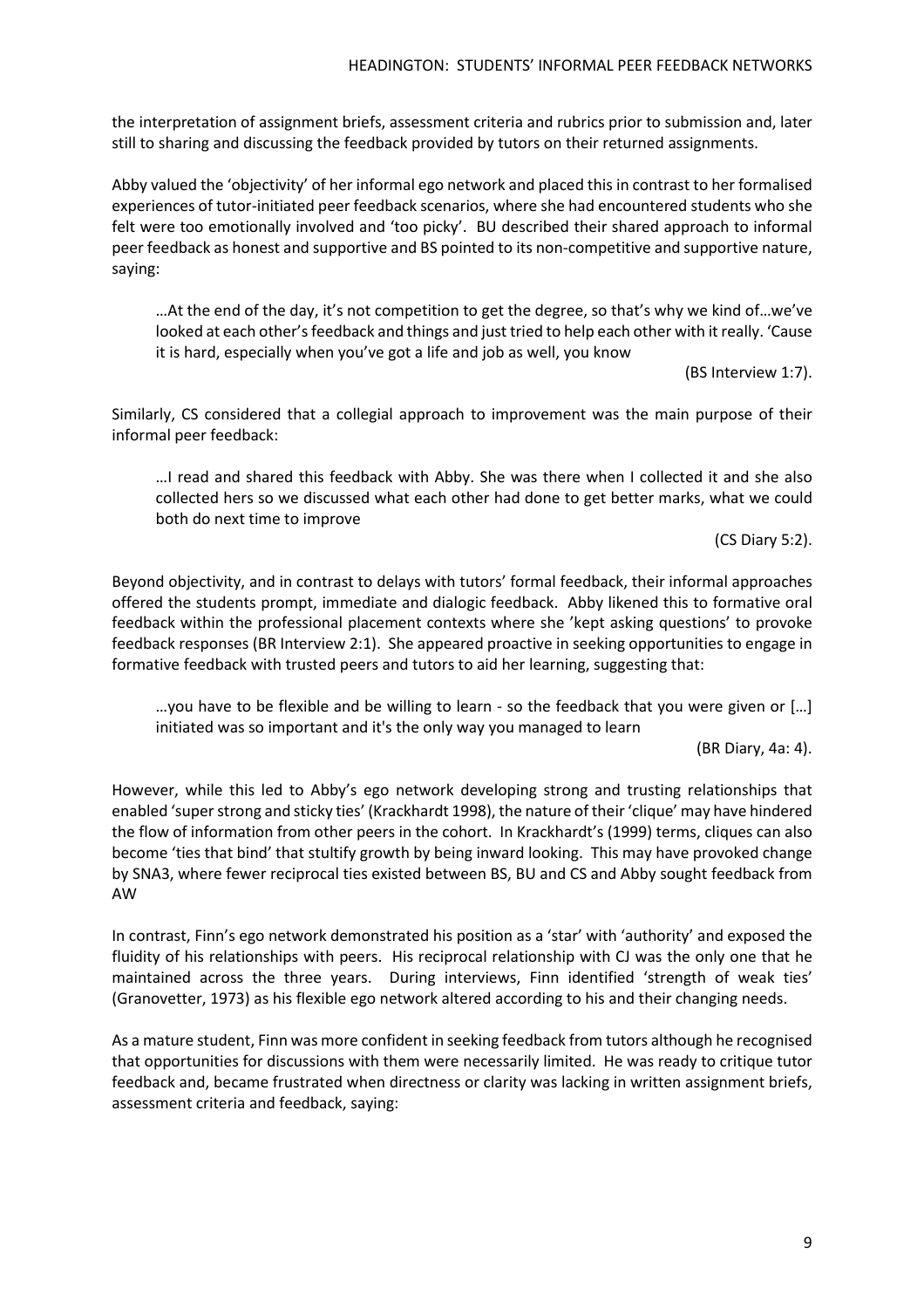…it would be easier to identify targets if they were short and sharp...[of feedback] you want it there and then, out in front of you, so you can clearly see it in your assignment - so you can use it the next time you write an assignment

#### (DI Diary 2: 1).

Finn valued prompt feedback and, if this was not available from tutors, he sought it through informal interactions with his peers. During the first year, he responded positively to peers who asked him for feedback on draft assignments in respect of grammar, punctuation and referencing. He referred to this as both 'feedback' and 'proof-reading'. Finn recognised that being a provider of feedback, as well as a recipient, had the potential to improve his assignment writing. However, the support he offered others came with personal costs. Finn found their constant demands 'a bit tiresome, because it was expected a bit too much...and it didn't seem to be appreciated' (DI Interview 2:1). He noticed that asymmetrical relationships were forming: others were more willing to receive feedback than to reciprocate by providing him with feedback. By the second year, rather than turning away peers who requested informal feedback, he made a conscious decision to reduce the time he gave to them, saying:

…if I'm reading someone's essay and proof-reading it, last year I would've spent like a couple of hours on it and then sit down and talk them through everything and, you know, I was spending more time doing that than I was proof-reading my own work

#### DI Interview 2:1).

Reciprocity was essential and Finn achieved this through his informal feedback relationship with CJ; they proof-read each other's work before submission and worked togetherto determine how to tackle forthcoming assignments. In common with Finn, CJ had been frustrated with some aspects of tutor feedback saying that it appeared only to provide '…generic areas to improve [that] were quite vague and [gave] no real clear targets (Diary 1:4). Unlike members of Abby's ego network, Finn and CJ did not share a similar status. Finn lived with his girlfriend and had encountered a range of work experiences before entering university in his late 20s, while CJ lived in the parental home and had entered university directly from A-levels at secondary school. However, geographical proximity led them to share lifts to university and they used these journeys as opportunities discuss shared issues; gradually building an enduring trusting feedback relationship.

The goal of Finn's SNA1 ego network was direct and honest informal feedback. As CJ (Interview 1:6) stated, '…we've all agreed to be ruthless and there haven't been any arguments yet'. Peers were expected to take the roles of providers and recipients of feedback. When Finn reflected upon this decision to disengage from those who did not adhere to the 'rule' of reciprocity, he recognised that, although his grades had not been affected, there had been some loss of potential professional collegiality:

…I probably would've benefited more if I did go to [my peers]. That's sort of how I've changed: mostly by doing things more independently but maybe I shouldn't have really 'cause the teaching profession isn't about independence as such

(DI Interview 2:1).

While frustrating in some regards, receiving and providing informal feedback through peers paralleled with Finn's professional experiences in primary schools and was worth pursuing.

## **Informal peer feedback**

By the end of their second year of study, these twelve student teachers demonstrated a high level of feedback literacy. They all identified feedback as a means of improving the quality of their learning,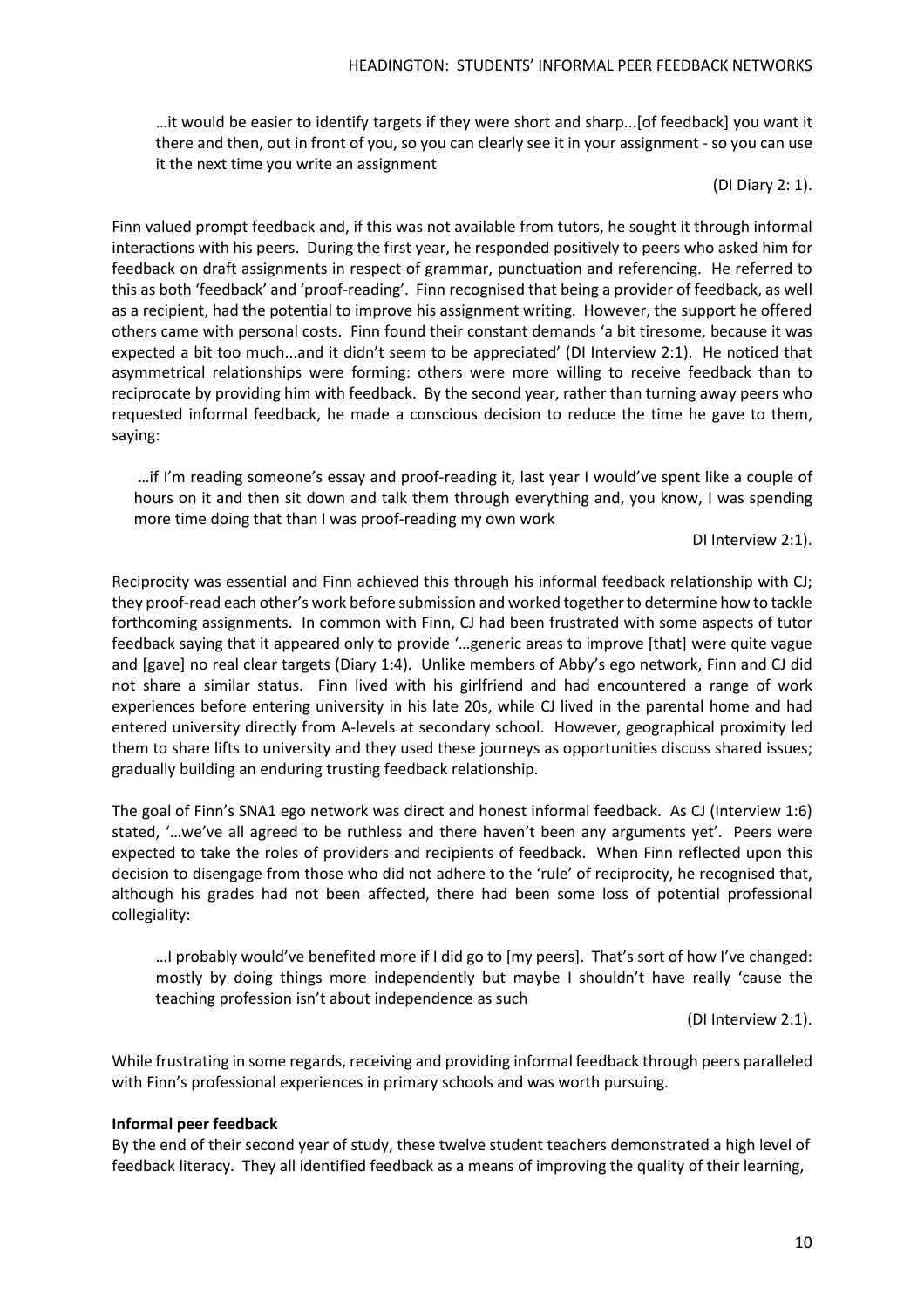with Abby's succinct definition encapsulating this:

[Feedback is]…another person's reaction to an action taken by the individual, coupled with recommendations for its improvement

#### (BR Interview 3: 13).

Throughout the diary-interview data, the students referred to their on-going experiences of informal peer feedback networks in both academic and professional contexts. Indeed, Abby noted that shared personal experiences with AG in the professional context, aided a continuing feedback relationship within the academic setting. From initial proof-reading groups, the students appeared to use their informal peer networks as a readily accessible means of supplementing tutor feedback and helping them to unpick tacit meanings within tutor feedback. While accepting that assignment briefs and assessment criteria were subject to interpretation by both tutors and students, Finn gave examples of tutors' feedback that showed a lack of consistent interpretation at *inter-rater* and *intra-rater* levels. In some cases he was willing to challenge the feedback he was given, but at other times he showed a sense of resignation and seemed to gain little from the tutor feedback that was provided. Such experiences conflicted with his understanding of feedback as purposeful and developmental.

Students used informal peer feedback to aid self-regulation as they alternated between the roles of recipients and producers of feedback; taking action and making recommendations for improvement. The emotional implications of feedback were identified by all twelve students. They indicated that, in contrast with some of their experiences of tutor feedback, informal peer feedback was contextualized, prompt and enabled understanding to be negotiated through dialogue. The language used between peers was at an appropriate level and could be modified in the light of each others' emotional responses, offering greater sensitivity within the feedback process. Empathy with each others' feedback needs was evident: it was based upon students' shared experiences and shared goals. Students were aware of, and valued, the varied skills and experiences of their peers which provided contrasting viewpoints and, aided by proximity, these necessarily offered a level of nuanced interpretation that was not available through tutor feedback alone. As trust developed, students became more willing to expose their ideas to increasing levels of peer scrutiny as recipients and producers of feedback. Informal feedback moved from a 'production-level', based upon finishing a single piece of work to a higher standard, to a 'content-level', where ideas and meanings were discussed to aid all future actions (Figure 4).



**Figure 4.** Informal peer feedback model.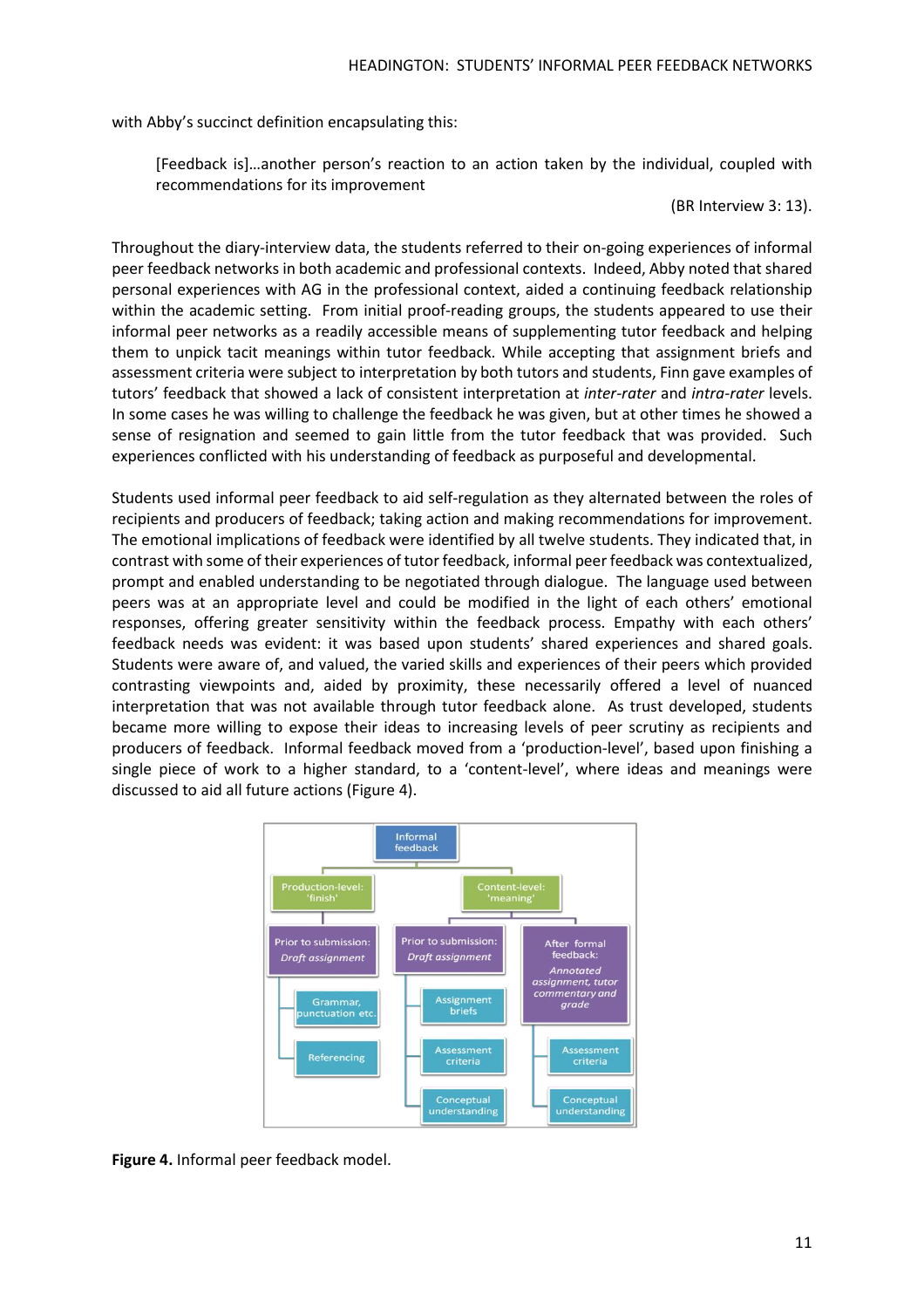Production-level feedback centred upon the proof-reading of completed draft assignments prior to their submission. It focused mainly on issues such as grammar, punctuation and referencing and offered 'a fresh pair of eyes' (Dawn, CS Interview 3: 24). Discussion was advantageous but not always necessary assome of thisfeedback could be undertaken by email. Successful experiences ofreciprocal feedback at this level led to dialogical, content-level feedback. This involved students discussing meaning; specifically, their interpretations of assignment briefs, assessment criteria and their conceptual understandings of content. This level of feedback relied on a higher level of trust, coupled with assurances that fellow students would both reciprocate and not seek to plagiarize work that was yet to be submitted. Yet, it still relied on the students' interpretations of tutors' expectations. As Abby commented:

…there's always a self-doubt …you never know what the marker truly evidently wants until you hand it in and [you've] had that reassurance

(BR Interview 3: 2).

However, the highest step taken in students' informal peer feedback relationships appeared to be when sufficient trust existed between close network members to expose their tutor annotated assignments, commentaries and grades to peer analysis and discussion. This 'content-level' step was necessarily completed face to face and only occurred when the students had accumulated a number of marked assignments and had identified these as potential feedback resources. By sharing their completed, marked work, students had access to a greater range of contexts and tutor feedback than would have been available to them as individuals. This helped them to explore tutors' interpretations and tacit meanings. Although a time consuming process, it viewed as an investment towards the completion of future assignments. The diary-interview data revealed that Abby and Finn were both engaged in these in-depth discussions with their peers, but that Finn had done so from an earlier stage of the programme. As an authority within the whole network, this personal investment may have, serendipitously, offered benefits to the wider, connected community.

## **Summary and conclusion**

This longitudinal study identified the prevalence of informal peer feedback networks across a cohort of student teachers who, during their degree, developed feedback literacy through their exposure as recipients and providers of feedback. Through the use of social network analysis, and diary-interview research, the study revealed how students formed reciprocal feedback relationships which developed through proximity, trust and adherence to self-determined rules. Connections made between individual students enabled the flow of feedback information across the cohort which supplemented their interactions with tutors. Feedback relationships were formed initially at a production level to support the finish of draft assignments prior to their submission. As relationships grew, informal peer feedback focused upon the meaning of assignment briefs, criteria and the conceptual understanding of content prior to submission. Greater trust was shown when, after formal tutor feedback, students shared and analysed their annotated assignments, commentaries and grades. This approach did not simply support the production of one assignment, but enabled students to gain levels of understanding from a range of contexts that would support many future scenarios.

While the students interviewed painted a positive picture of informal peer feedback through the diaryinterview data, this had emerged only through a filtering process which accepted only those who were willing to play by the rules they had created, such as agreeing to reciprocity and ruthlessness. High quality discussion, based upon insightful interpretations of academic and professional tutor feedback had the potential, through the students' ego and whole network connections, to enhance the experiences of many others in the cohort. However, alternative scenarios appeared possible. The students who participated in the diary-interview stage were all part of cliques: they were connected to others. Different experiences may have emerged from individuals who were less connected, even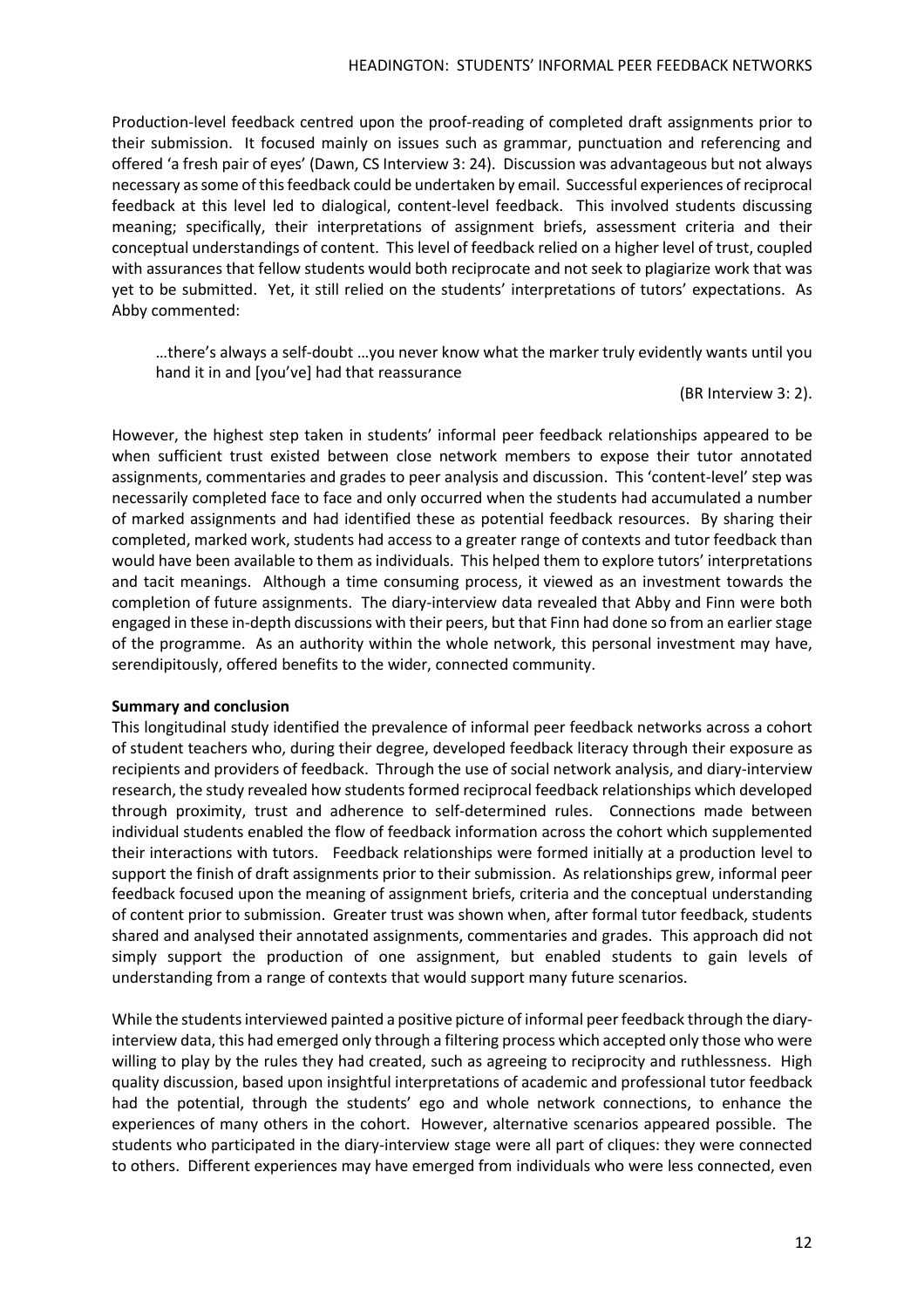isolated, from others in the cohort. These were also student teachers with a two level experience of assessment and feedback that aided their feedback literacy. Where the students' feedback networks operated beneficially for this cohort, the same might not be evident in other student teacher cohorts or within other, less collegial disciplines. Similarly, the networks might offer opportunitiesfor the flow of misinformation or dissatisfaction amongst cohort members. Such alternative scenarios merit further investigation.

The study's focus on student teachers exposed how those with greater insight into the feedback process used dynamic, informal, collegial and non-competitive approaches based upon trust. Rather than being placed in peer feedback contexts, the students supplemented tutor feedback by identifying opportunities that suited their own needs, were built upon proximity and, through discussion, exposed their commonalities in status and value. While this might not translate directly to other disciplines, the study provides insight into the benefits that providing, as well as receiving, feedback might bring. The students took elements they had experienced *within* tutor-led peer feedback and used them to advantage *beyond* the academic learning environment.

# **Acknowledgements**

I wish to acknowledge the University of Greenwich who provided ethical approval for this research. I would also like to thank to my Ed.D. supervisors, Professor Jill Jameson and Dr Jackie Farr, for their valuable guidance and feedback throughout the thesis stage.

# **References**

- Black, P., Harrison, C., Lee, C., Marshall, B. and Wiliam, D. (2003) *Assessment for Learning: Putting it into practice.,* Maidenhead: Open University Press.
- British Educational Research Association (BERA). (2011) *Ethical Guidelines for Educational Research.* London: British Educational Research Association.
- Carolan, B. V. (2014) *Social Network Analysis and Education: Theory, Methods and Applications.* Thousand Oaks, CA: Sage.
- Chua, V., Madej, J., & Wellman, B. (2011) Personal Communities: The World According to Me, in J. Scott, J. & Carrington, P.J. (eds.), *The SAGE Handbook of Social Network Analysis.* London: SAGE. pp. 101-115.
- Cohen, L., Manion, L., & Morrison, K. (2011) *Research Methods in Education.* 7th ed. Abingdon: Routledge.
- Corti, L. (1993). Using diaries in social research. *Social Research Update(2)*. Guildford: University of Surrey, Department of Sociology.
- Evans, C. (2013) 'Making Sense of Assessment Feedback in Higher Education', *Review of Educational Research,* 83(1), pp. 70-120.
- Gielen, S., Dochy, F., & Onghena, P. (2011) 'An inventory of peer assessment diversity', *Assessment and Evaluation in Higher Education,* 36(2), pp. 137-155.
- Granovetter, M. (1973) 'The Strength of Weak Ties. *American Journal of Sociology',* 78(6), pp. 1360- 1380.
- Headington, R. (2003) *Monitoring, Assessment, Recording, Reporting and Accountability: Meeting the Standards.* 2<sup>nd</sup> edn. London: David Fulton.
- Headington, R. (2012) Exploring undergraduate students' informal, formative peer assessment networks. *EARLI Assessment SIG conference,* 28-31 August 2012. Brussels, Belgium: Unpublished.
- Headington, R. (2016) *Journeys in Feedback.* Ed.D. London: University of Greenwich.
- Higher Education Funding Council for England (HEFCE) (2017) *National Student Survey*. Available at: <http://www.hefce.ac.uk/lt/nss/> (Accessed: 09 October 2017).